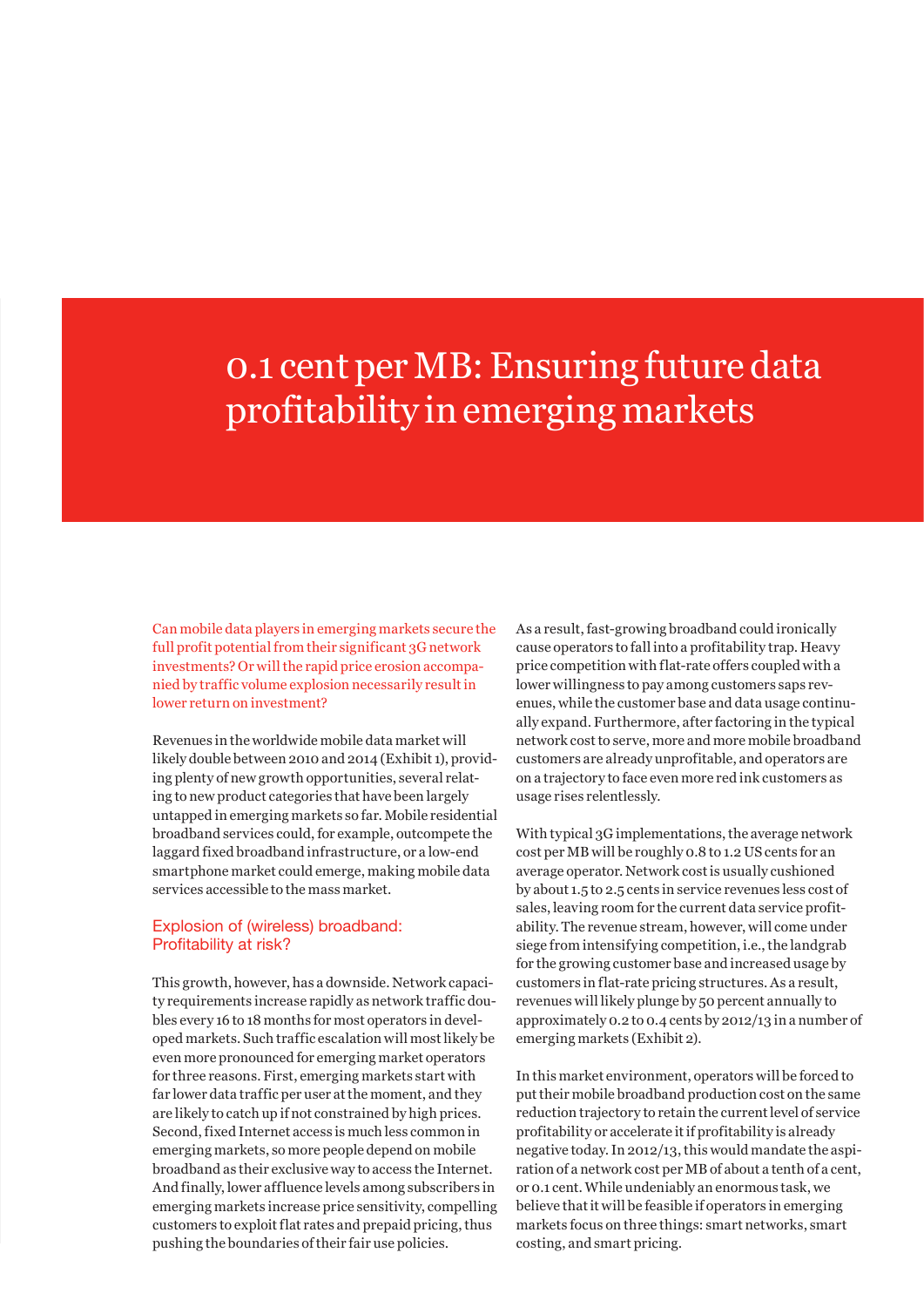# Mobile broadband will double between 2010 and 2014 and<br>become a growth engine for the entire industry become a growth engine for the entire industry

a growth engine for the entire industry the entire industry  $\mathcal{E}$ 



Global mobile broadband market USD billions, voice and messaging not included

1 Servicing residential Internet needs by mobile broadband via LTE on attractive frequency bands, e.g., 800 MHz 2 Including smartphone, e.g., iPhone, and data card offers SOURCE: Yankee Group; Merrill Lynch; Morgan Stanley; Credit Suisse; McKinsey

## Smart<sup>3</sup>: Meeting the "0.1 cent per MB" challenge

To achieve this "0.1 cent per MB" transformation, emerging market operators need to pursue a *Smart3* program of continuously reducing cost per MB. As stated before, these three key elements are smart networks, smart costing, and smart pricing.

Smart networks: Boost mobile broadband capacity while lowering network cost. Network capacity can be expanded primarily by launching successive network technology upgrades and by rethinking strategies for mobile broadband spectrum application. For example, technology upgrades to HSPA+ (evolved high-speed packet access) or even LTE (long-term evolution) can open up large amounts of additional capacity to operators, while significantly reducing their cost of capacity (Exhibit 3). McKinsey analysis reveals that such network technology enhancements could drive up capacity fivefold from HSPA (with 7.2 Mbit/s) to a parallel HSPA + and LTE network infrastructure, while simultaneously reducing cost per MB by 70 percent or even more.

Since demand for mobile broadband is currently lower in emerging markets than in developed markets, the

challenge in emerging markets centers on the operators' ability to convince customers to take advantage of the new capacity without triggering price wars and intensified competition fueled by this excess capacity.

A potentially more cost-effective way to increase network capacity involves adding more spectrum dedicated to mobile broadband through new spectrum auctions or by refarming existing 2G spectrum bands (i.e., reassigning the spectrum to different uses). This could make it possible for operators to migrate to LTE sooner and tap into the residential broadband opportunity with an even more competitive offering.

Furthermore, operators need to redouble their efforts to drive down the costs of their sites, harnessing lean operating principles while keeping technology upgrade costs to a minimum. In addition, they can plan for a network transformation alongside network technology upgrades, e.g., a broad modernization of their site and network infrastructure or managed service contracts. Furthermore, LTE offers new opportunities for active and passive network sharing. These could translate into significant value creation for operators. Among others, the advantages of active network sharing are that it offers greater flexibility in spectrum application and it could address the political rural coverage objectives.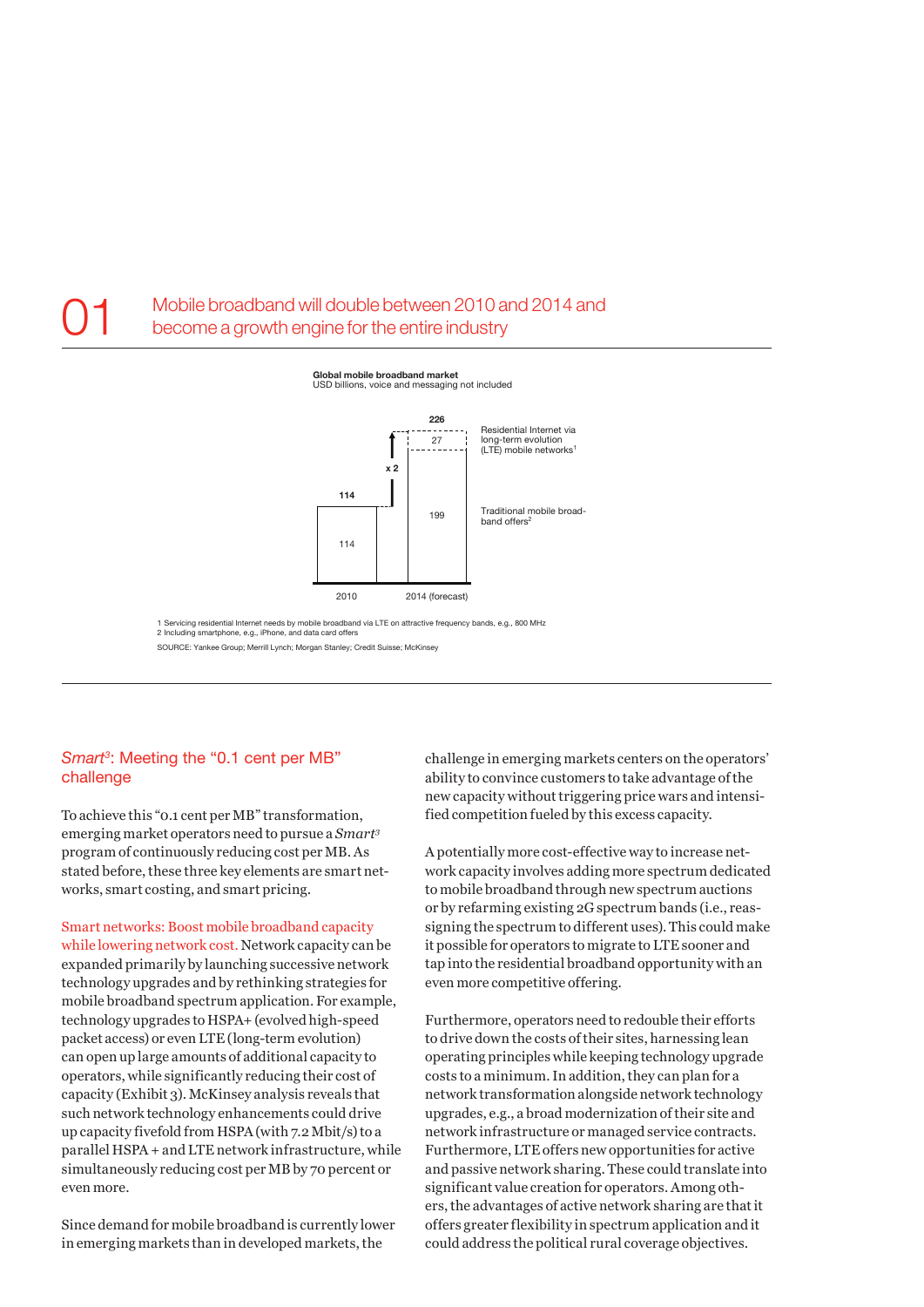# 02

# by 2012/13 to maintain mobile broadband profitability Operators need to reduce their network cost to 0.1 US cent per MB



Smart costing: Exploit network capacity utilization to the fullest. As operators attempt to use their networks more fully, employing a combination of smart costing measures can help them reduce their cost per MB (without new investments) by boosting network capacity utilization efficiently. To succeed, operators use smart costing to bridge the common gap between network operations and marketing. Historically, network costs have played only a minor role in pricing services for mobile operators. However, with future mobile broadband and its struggle for profitability margins, emerging market operators will be forced to adopt a more granular costing approach.

The first step in this process focuses on gaining complete network cost transparency and understanding its key cost drivers at a high level of granularity, e.g., peak traffic demand in congested site locations caused by data-hungry applications. With this network cost transparency, operators are equipped to understand the causes of their usually poor network capacity utilization in detail and manage them with a set of technical and pricing initiatives. On the technical side, mobile data traffic demand distribution usually requires a targeted sectorization approach different from the one employed for 2G voice in the past. With data networks, sectors carry the same capacity, and sectorizations should be

adapted to balance traffic load and to achieve a more effective use of the existing capacity.

Smart pricing: Employ granular network cost structures to define better pricing schemes. Discovering a new approach to mobile data pricing, rate structures, and offer design will be another crucial step toward achieving and sustaining a profitable mobile data offering. Based on granular network cost driver data, emerging market operators are equipped to review their mobile broadband offering to achieve two objectives.

First, driving traffic away from peak hours at congested locations will free up network capacity to be monetized. Embedding incentives for customers to adapt their traffic profile can free up 35 to 50 percent more network capacity and could enhance the network quality experience of the average customer. Examples of these pricing actions include targeted off-peak usage incentives like relaxed traffic caps outside of busy hours (usage after 10 p.m. only counts half on traffic cap) and peak-hour speed reductions for low-end users. For the prepaid space, mobile data promotions can be restricted to times and areas in which capacity is abundant. Creative approaches in this regard are endless, and operators should deploy resources to test these pricing options to drive more efficient use of network capacity.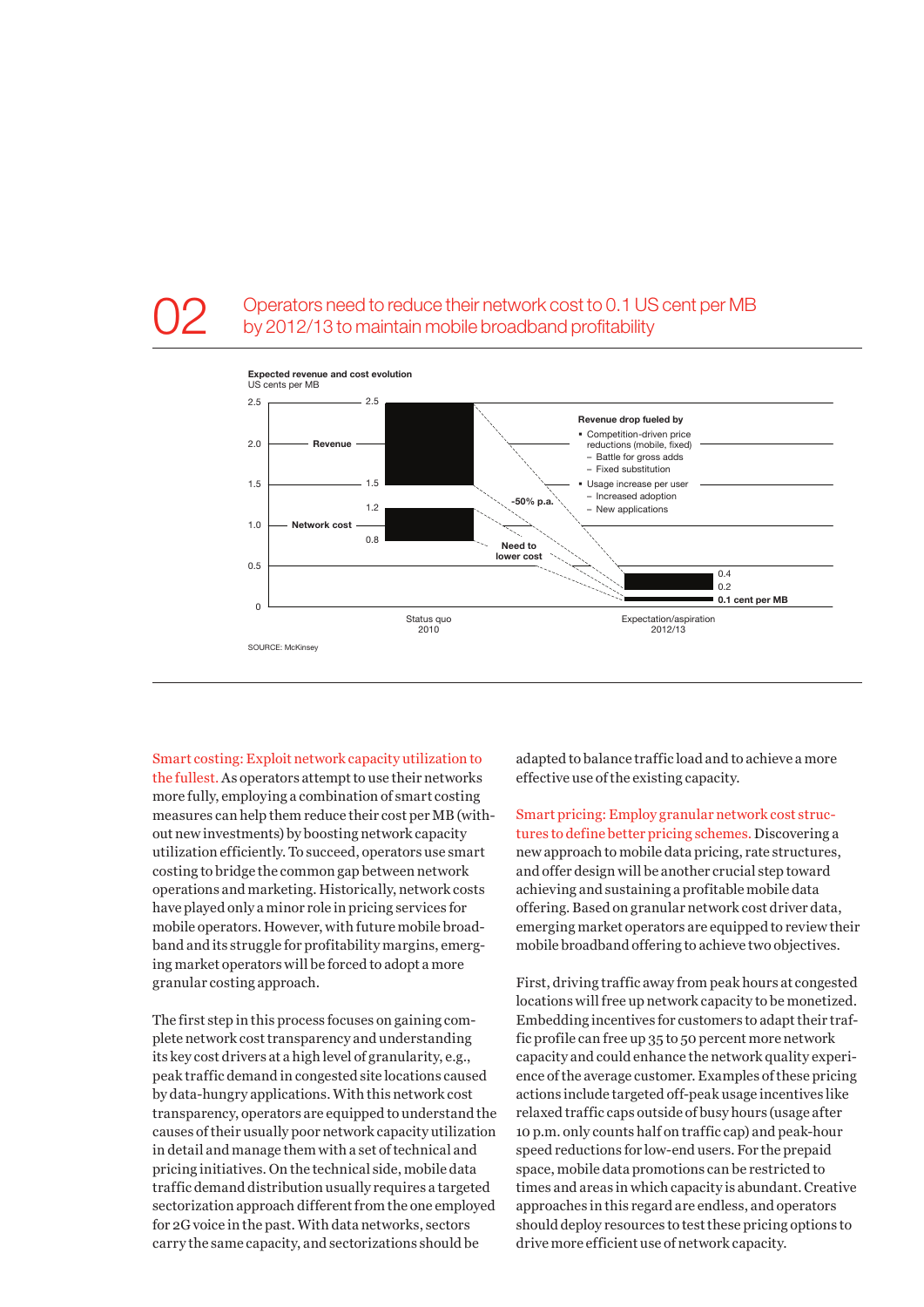# offering a reduction in the cost per MB New technologies make additional capacity available to operators,



Second, smart pricing also entails identifying unprofitable customers and managing them toward profitability. Some operators in extreme situations observe that less than 1 percent of their mobile data customer base accounts for 50 percent of the traffic, while contributing significantly less to their service revenues. Operators need to proactively start managing this unprofitable customer base with measures like upselling fixed broadband access at favorable rates to offload traffic, offering attractive off-peak usage promotions, applying quality of service differentiation, and forcing migrations to rate structures with more rigid fair use policies as a last resort. With these combined pricing actions, getting to the desired network cost level (and the subsequent profitability) of mobile data becomes achievable.

A 90 percent unit cost reduction for mobile data service during the course of just a few years requires consider-

able corporate transformation – spanning the network, IT, marketing and sales, and finance divisions. The complexity involved in such an undertaking should not be underestimated. Only a concerted, targeted effort will bring about the smart network, smart costing, and smart pricing that will preserve the profitability of mobile data services into the future.

#### $\Box$   $\Box$   $\Box$

Although the emerging market mobile data arena will prove to be a sizeable growth engine for most telecoms operators, preserving its long-run profitability could become a significant challenge and priority for operators in emerging markets. Only a targeted set of initiatives that address network capacity, cost, and pricing will set these players on the course toward the objective of 0.1 cent per MB.